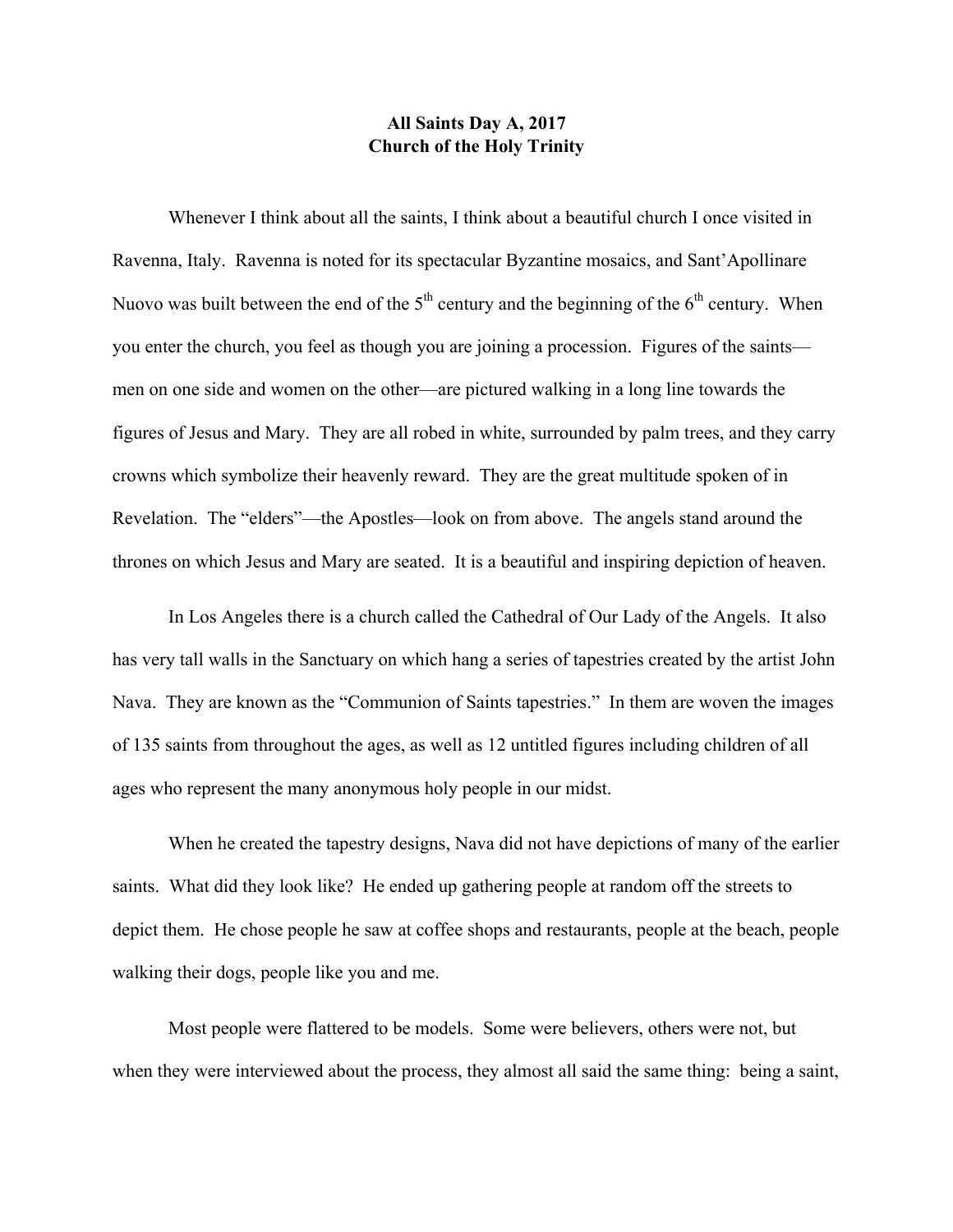being dressed in the clothes and learning about their saint's story, made them want to act like the saint they were modeling. After the experience they felt better about life and felt connected to the world in a deeper way than ever before.

Connected. That is what the saints do for us, even after they have been long gone from the earth. We become connected to the saints whom we seek to model, and they are connected to us and to Christ. In the Los Angeles cathedral the saints line the walls and they are all gazing toward the cross above the altar, marching towards it, just as the real saints did before them and just as we continue to do each week when we come forward to receive the Eucharist and just as future generations of Christians will do. It is a powerful kind of connection.

Now, we may not know each saint's story, but we do know Jesus' story—just as they did—and that is a powerful connector. It is a connection that is never lost or weakened, even by death. Our faith connects us with the mystery of life in Jesus. We hear the gospel stories about him and stories of the saints' encounters with him and we know our own stories, all of which are part of the greater story of life. We remember Jesus' life, death, and resurrection each week at the Eucharist, and in turn are "re-membered," brought together, united in the Body of Christ: united in our common faith and story with Him and with all the saints. This "re-membering," this unity, transforms us so that we may go out renewed and strengthened by the knowledge of our belonging to God, along with those who came before us and those who will come after us.

As Christians, we carry on Jesus' mission of transforming the world by spreading the kingdom of God in our daily lives. We also spread the kingdom message by carrying on the vision of the saints who have inspired us. We keep their light shining into the future. By living out the Christian mission, we honor God, we honor each other, and we honor the lives of those who came before us who also held that same mission. Like them, once we have come to Jesus